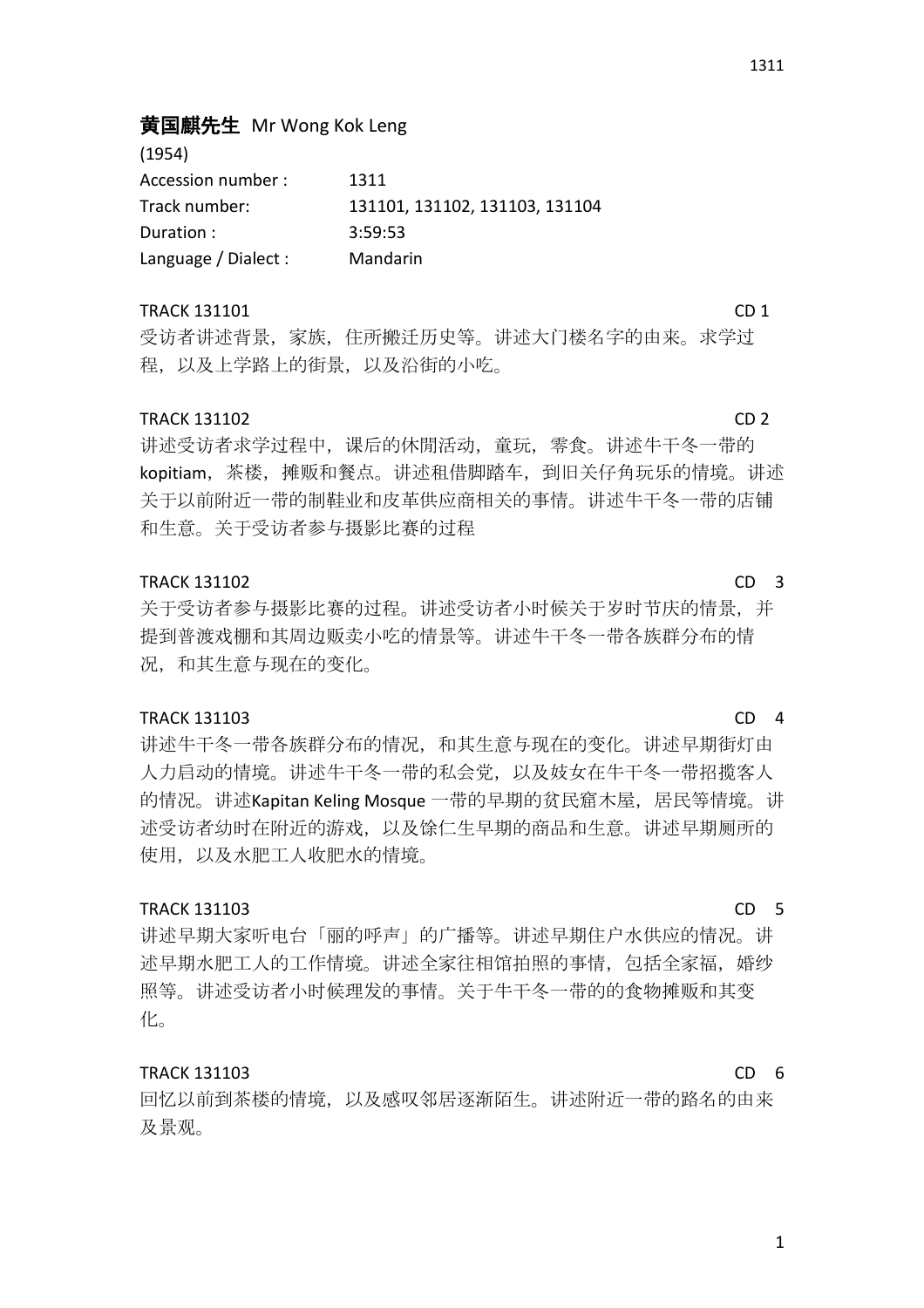### TRACK 131104 CD 7

讲述受访者求学的过程,包括学费,购买文具,书本,同学等,以及追述受访 者父母亲初到槟城的情况。讲述受访者的各种原料和其来源, 制作过程, 款式 参考等。

### TRACK 131104 CD 8

讲述受访者的各种原料和其来源,制作过程等。讲述居所的空间配置和日常生 活,以及员工在店内的工作时间和生活。讲述店内生意的顾客群,以及贩卖的 商品。

#### TRACK 131104 CD 9

讲述店内的生意,以及介绍贩卖的各式商品,及前来购买的顾客们。讲述受访 者向母亲学习日文,并在日据时期的情况。讲述牛干冬街上三间皮料店(富 亚,荣亚,志亚)。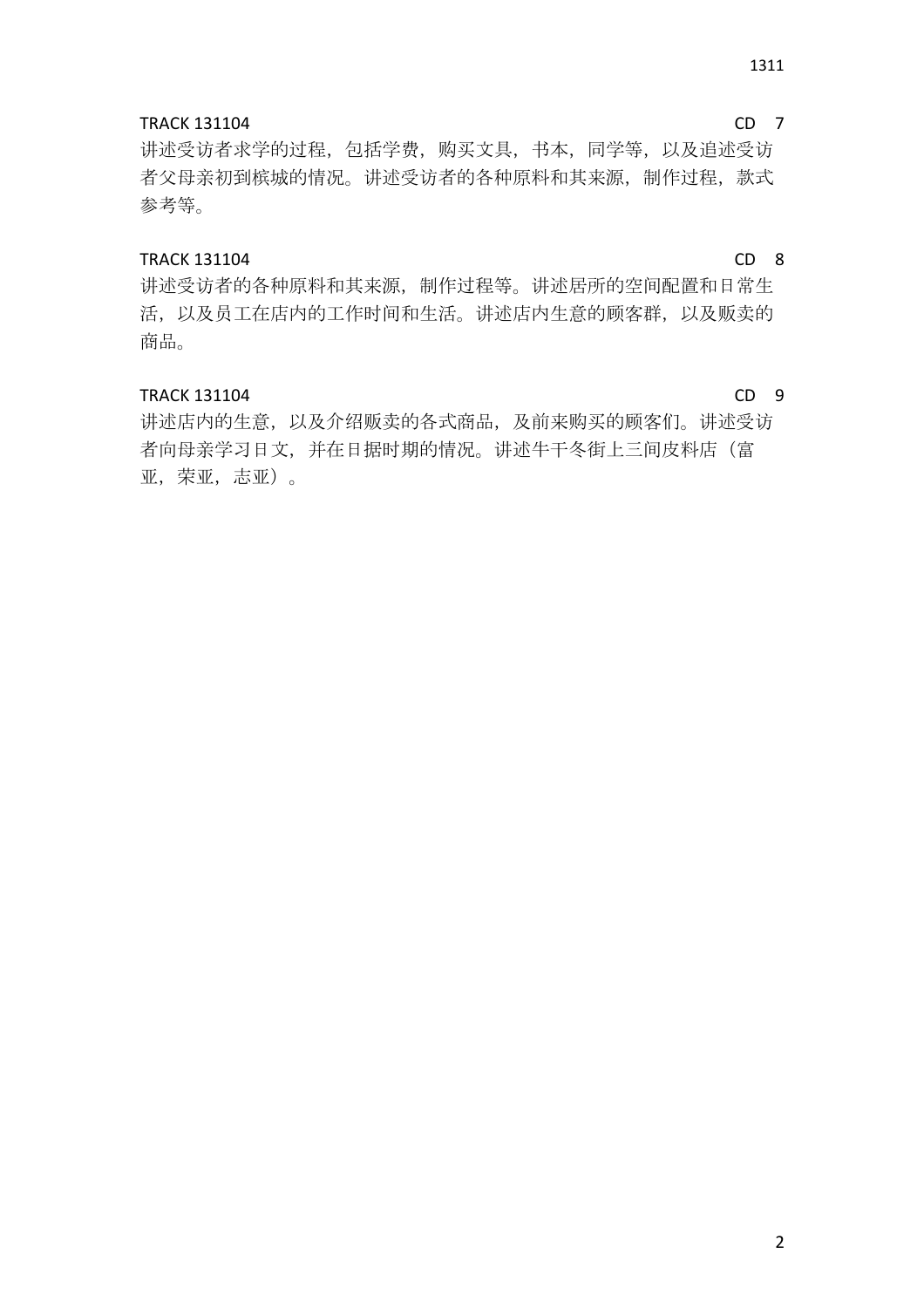Mr Wong Kok Leng (1954) Accession No: 1311 Track Number: 131101, 131102, 131103, 131104 Duration: 3:59:53 Language: Mandarin

### TRACK 131101 CD 1

Personal and family background, and family's migration history. Origins of the name Tai Mun Lao. His education. Walking to school and street foods.

### TRACK 131102 CD 2

His schooling days. Leisure activities after school, childhood games and snacks. Different types of eating places and different types of food available in the Chulia Street area. Renting bicycles to ride around the Esplanade. Leather-based businesses nearby, including shoemakers and leather suppliers. Other shops and businesses in the Chulia Street area. His participation in a baby photo competition.

### TRACK 131102 CD 3

Continued with the photo competition. Chinese New Year festivities during his childhood. Chinese opera performances during Hungry Ghosts Festival and snacks sold during the shows. Distribution of different ethnic groups, their businesses and how the businesses changed over the years.

### TRACK 131103 CD 4

Continued with the different ethnic groups and their businesses. Street lights operated manually. Secret societies around Chulia Street. Prostitutes in the area and how they attracted customers. Squatters around Kapitan Keling Mosque. His childhood games. Eu Yan Sang merchandise and business. The sewage system in the early years and how night soil was collected.

### TRACK 131103 CD 5

Listening to the broadcast on Rediffusion. Water supply in the early years. More about the job of the night-soil collector. Occasions when the whole family went to a photo studio for family shots, wedding shots and such. Getting a haircut when he was young. Food hawkers in the Chulia Street area and changes seen.

### TRACK 131103 CD 6 Going to

dim sum restaurants. Disappointed that ties between neighbours are getting more distant compared to the past. Origins of street names in the area. Description of the streetscape.

#### 3